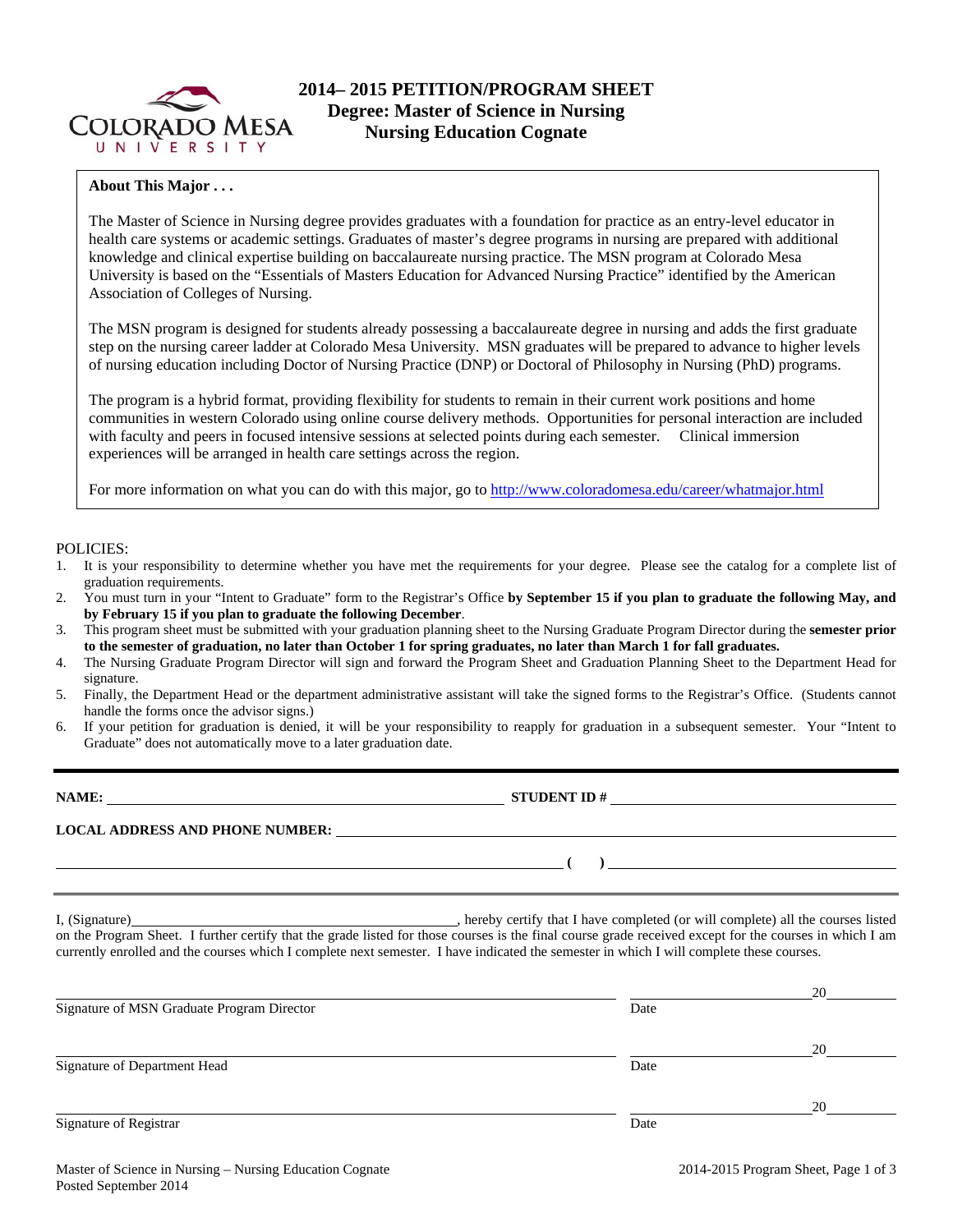#### **Students should work closely with a faculty advisor when selecting and scheduling courses prior to registration.**

Degree Requirements:

- Admission to the program follows the general admissions policies & procedures for graduate programs outlined in the university catalog.
- A bachelor's degree in nursing from a regionally accredited college or university is required, prior to beginning the program. Applicants must have maintained a GPA of 3.0 or better in baccalaureate nursing coursework.
- 36 Semester Hours are required for the Master of Science in Nursing Degree.
- No class grade lower than a "B" will be counted toward the degree.
- Applicants must hold a current, unrestricted license to practice as a registered nurse in their State of Practice.
- It is recommended that students work closely with a faculty advisor when selecting courses and scheduling classes prior to registration.

Course No Title Sem.hrs Grade Term

## **I. Required Core Courses** (18 Semester Hours)**:**

| <b>NURS 500 Theoretical Foundations</b>    | 3 |  |
|--------------------------------------------|---|--|
| <b>NURS 501 Nursing Research Methods</b>   | 3 |  |
| <b>NURS 502 Health Information Systems</b> | 3 |  |
| NURS 503 Organizational Leadership         | 3 |  |
| <b>NURS 504 Health Policy</b>              | 3 |  |
| <b>NURS 505 Quality Improvement</b>        | 3 |  |

Course No Title Sem.hrs Grade Term

## **II. Nursing Education Cognate** (15 Semester Hours):

| NURS 525 Pathophysiologic Concepts     | 3  |  |
|----------------------------------------|----|--|
| NURS 526 Pharmacology for ANP          | 3. |  |
| NURS 527 Health Assessment for ANP     | 3  |  |
| <b>NURS 540Teaching Strategies</b>     |    |  |
| NURS 545 Curriculum Design and Eval. 3 |    |  |

# **IV. Capstone or Thesis** (3 Semester Hours):

NURS 575 Capstone Practice Project 3

## **V. Other Requirements:**

Completion of Oral Comprehensive Exam: Pass/Fail

Date completed: